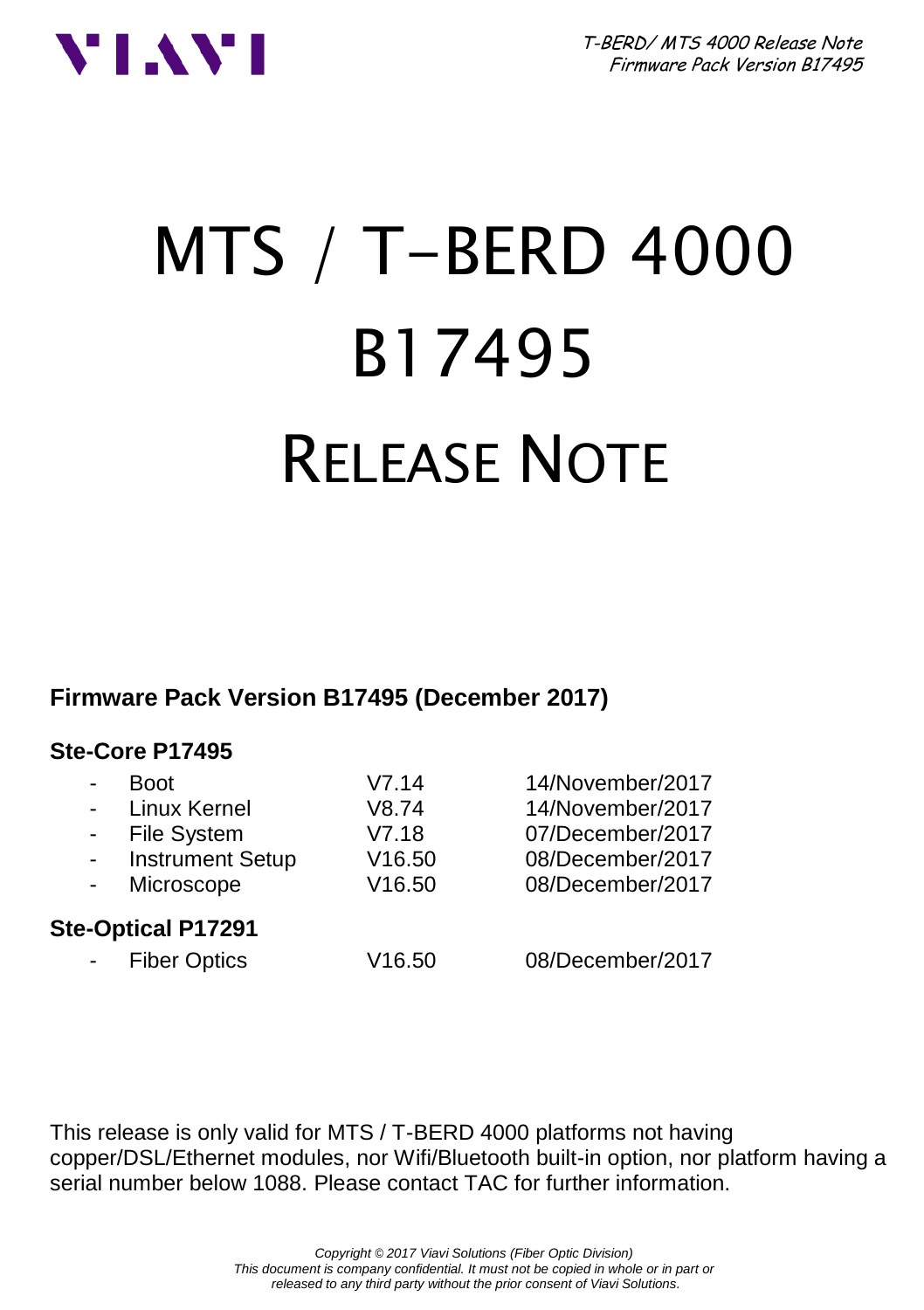<span id="page-1-0"></span>

# **CONTENT**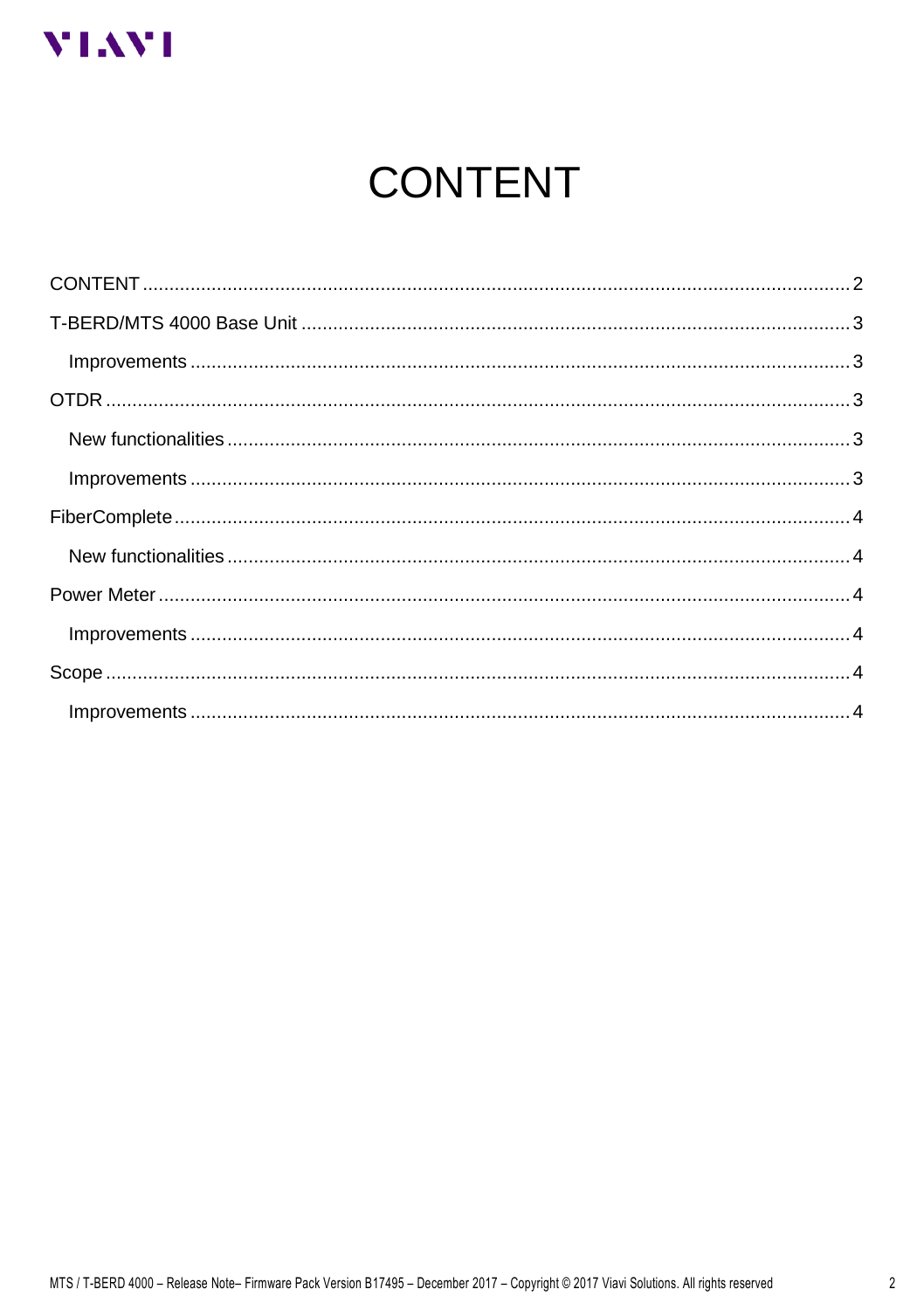# **VIAVI**

# <span id="page-2-0"></span>T-BERD/MTS 4000 Base Unit

#### <span id="page-2-1"></span>*Improvements*

- ➢ Improved management of remote screen via talkset/datalink
- $\triangleright$  M2M management using IP address when the two products are within the same LAN area
- $\triangleright$  Improved management of the network creation in adhoc or AP master mode

## <span id="page-2-2"></span>OTDR

#### <span id="page-2-3"></span>*New functionalities*

- ➢ Management of MA2, MA3 and MP2 PON OTDR modules
- ➢ Addition in SLM view of average loss (dB/lkm) in overall information, and section loss into SLM
- ➢ SLM is now a standard function for all OTDR modules
- ➢ New SmartTest user interface with assistant mode
- ➢ Addition of propagation delay measurement in SLM view in overall information (this function is coming from a configuration file)
- $\triangleright$  Addition of the following metadata in txt and PDF files: Direction, Cable Id, Fiber Id, and in case of single wavelength txt and PDF storage, also Total Length, Total Loss, link ORL
- $\triangleright$  Addition of script for repetitive OTDR measurements (this function is coming from a configuration file)

#### <span id="page-2-4"></span>*Improvements*

- ➢ Improved management of SLM with SmartAcq and FTTH-SLM licenses
- ➢ Improved management of the 20µs pulse for DWDM OTDR modules and also LA OTDR modules
- $\triangleright$  Improved management of the switch (no longer set at the 0 parking port)
- $\triangleright$  Fiber labels are also provided in the comment field
- ➢ On platform having SmartAcq or FTTH-SLM license, in Expert mode, ability to store in SOR when generating single pulse acquisitions
- ➢ Improved image on PDF reports in case of reports with full zoom
- ➢ Improved PDF report (display of Cable Id/Fiber Id in case of different extremities, better report with CSOR files, power meter results are now shown on top when generating a power meter + OTDR report
- $\triangleright$  Improved management of file deletion using FTP